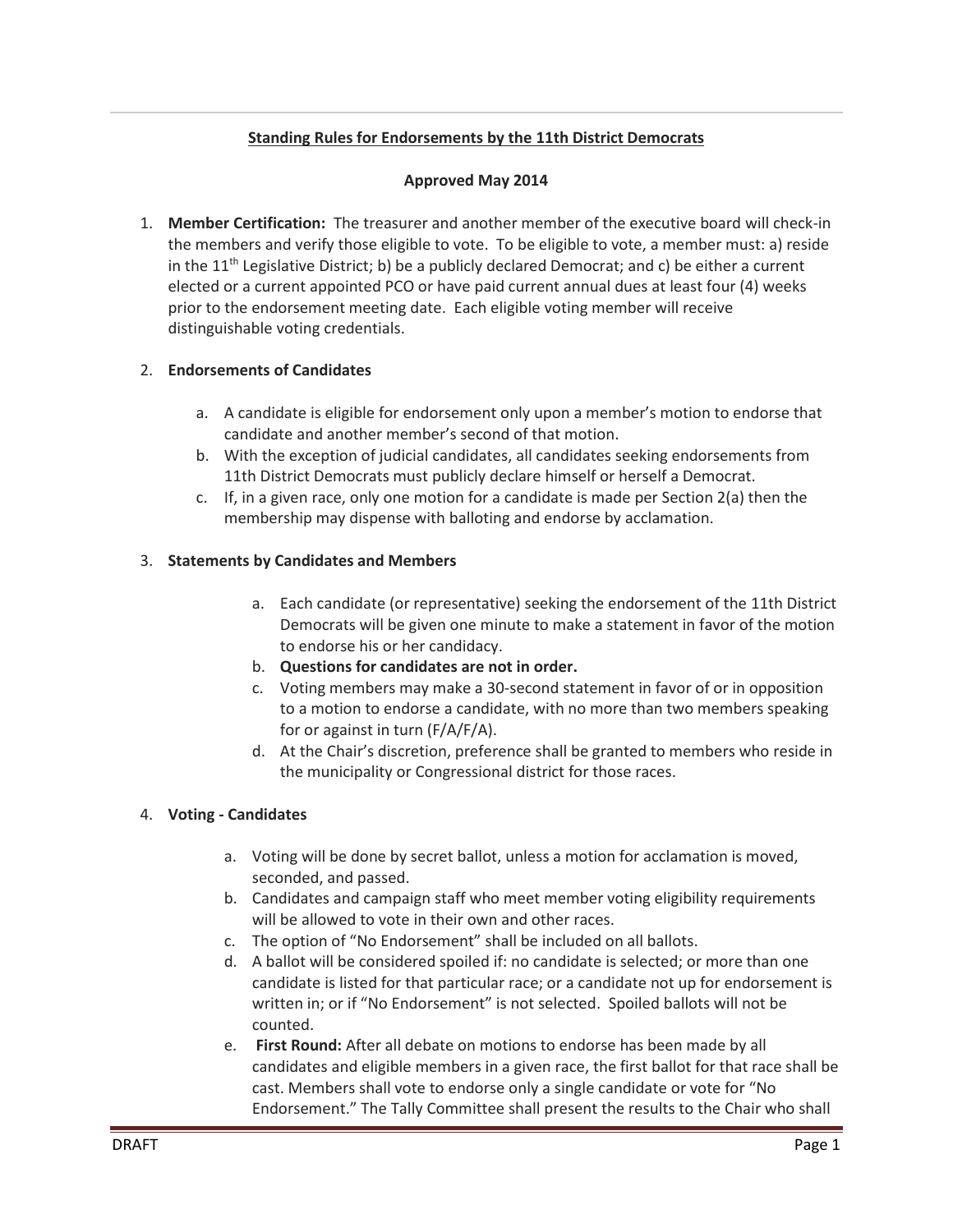announce the results and indicate which, if any, candidate has received 2/3 of the ballots cast, and that candidate shall receive the endorsement of the 11th District Democrats. If no candidate has received the endorsement of the 11th District Democrats a second ballot shall be cast. If "No Endorsement" receives 2/3 of the ballots cast, then voting on that race will be closed and the 11th District Democrats will not endorse in that race.

- f. **Second Round:** If, in a given race, after the first ballot, a second ballot is required then, Members shall cast a second ballot. If there are four (4) or more candidates the candidate with lowest vote total (exempting "No Endorsement") shall be eliminated. Another round of debate will occur and members participate as provided by Section 3(c), except that the Chair shall give preference to members who have not yet spoken. Members shall vote for only one of the remaining eligible candidates or for "No Endorsement". The Tally Committee shall present the results to the Chair who shall announce the results and indicate which, if any, candidate has received 2/3 of the ballots cast, and that candidate shall receive the endorsement of the 11th District Democrats. If no candidate has received the endorsement of the 11th District Democrats a third ballot shall be cast.
- g. **Third Round:** If, in a given race, after the second ballot, a third ballot is required then, Members shall cast a third ballot. Members shall vote for only candidates receiving the top two vote totals, including ties, or "No Endorsement", all other candidates are eliminated. There is no further debate. The Tally Committee shall present the results to the Chair who shall announce the results and indicate which, if any, candidate has received 2/3 of the ballots cast, and that candidate shall receive the endorsement of the 11th District Democrats. If no candidate has received the endorsement of the 11th District Democrats a final ballot shall be cast.
- h. **Final Round:** If, in a given race, after the third ballot, a final ballot is required then, a motion for a dual endorsement of the final two candidates shall be in order. If the motion doesn't receive 2/3 support, the 11th District Democrats shall not endorse a candidate for that office.
- i. **Motions to suspend these rules in an effort to put forth a motion to endorse a candidate or combination of candidates not included in the Final Round of voting shall be out of order.**

## 5. **Endorsements of Ballot Measures**

- a. The Chair shall call, in sequence, for a motion in favor of the ballot measure, a motion opposing the ballot measure, and a motion for "No Endorsement" of a ballot measure. If only one motion on a ballot measure is made per Section 2(a) then the membership may dispense with balloting and endorse by acclamation. If, in the Chair's opinion the motion receives 2/3 support then the moved position on the ballot measure receives the endorsement of the 11th District Democrats.
- b. **Statements by Representatives and Members**
	- i. Each representative of a moved position on a ballot measure seeking the endorsement of the 11th District Democrats will be given one minute to make a statement in favor of the motion to endorse their position on the ballot measure.
	- ii. **Questions for representatives are not in order.**